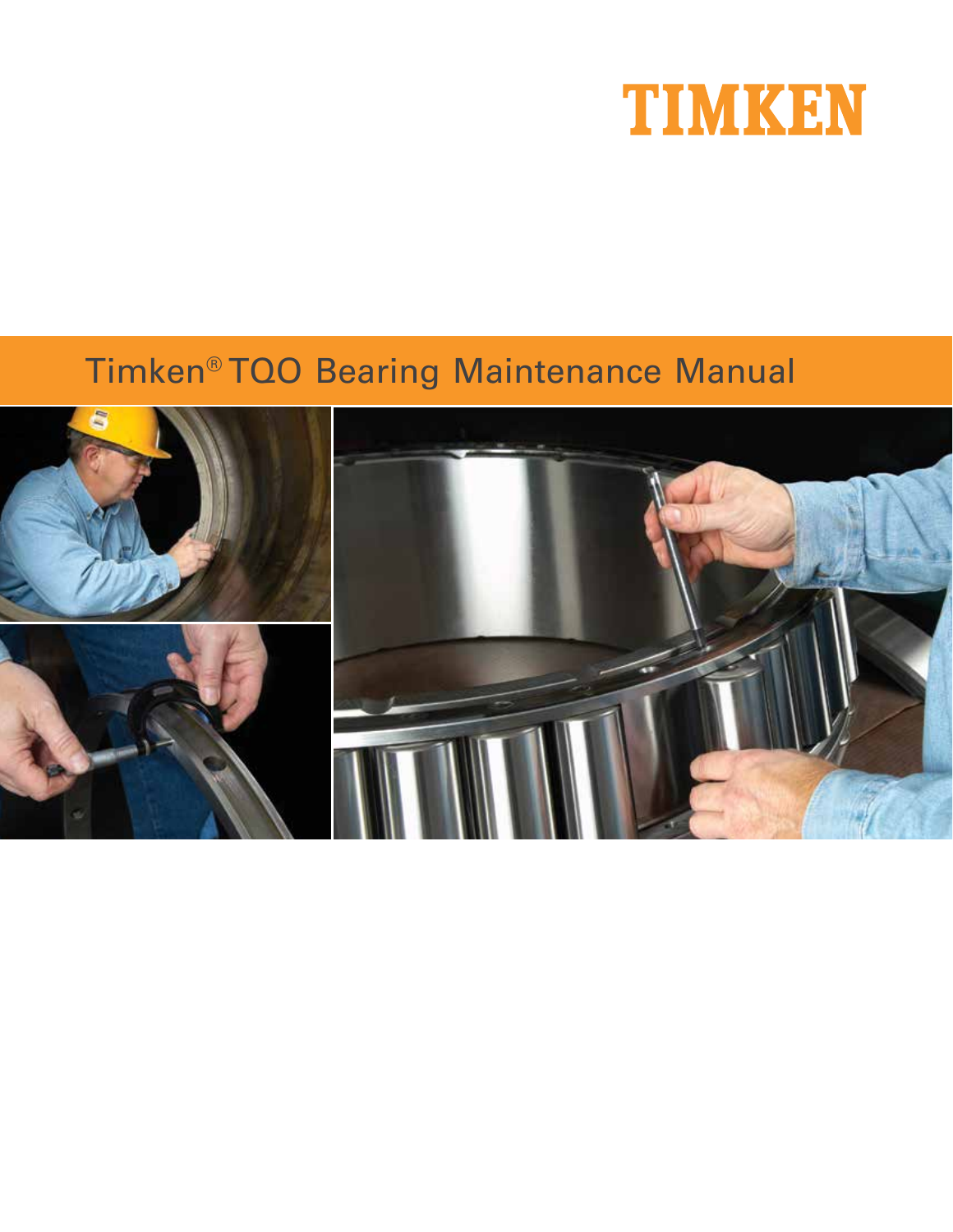**WARNING Failure to observe the following warnings could create a risk of serious injury.**

Proper maintenance and handling practices are critical. Failure to follow installation instructions and to maintain proper lubrication can result in equipment failure.

NOTE: This manual is not intended to substitute for the specific recommendations of your equipment supplier.

Every reasonable effort has been made to ensure the accuracy of the information contained in this writing, but no liability is accepted for errors, omissions, or for any other reason.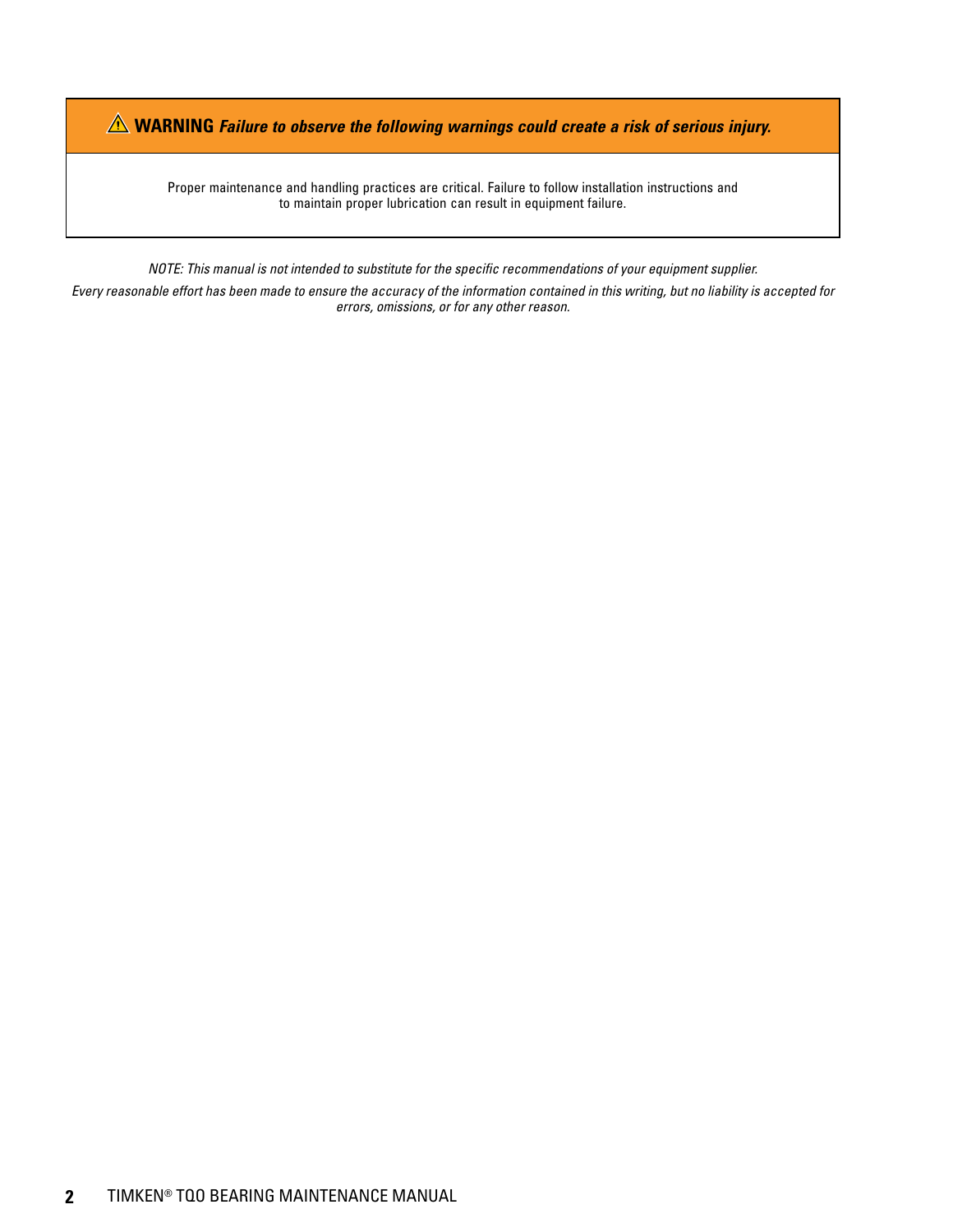### **INTRODUCTION**

This manual is your guide to proper maintenance practices for Timken® TQO bearings. It provides practical information on how to properly maintain the complete roll neck, chock and bearing assembly to improve the performance and extend the life of your equipment. Learn how to properly:

- **•** Remove the bearing from the chock;
- **•** Inspect bearing components and the chock;
- **•** Install the bearing into the chock;
- **•** Inspect the roll neck; and
- **•** Mount the chock assembly onto the roll neck.

TQO bearings are a vital component in the metal rolling industry, where the operating conditions are harsh, loads are heavy and contamination by dirt, scale and rolling solution is common. It is essential to follow proper maintenance practices to ensure reliable operations, peak equipment performance and the lowest possible maintenance costs.

The TQO bearing is the most commonly used anti-friction roll neck bearing in the metal rolling industry. It includes five components: two double cones (Fig. 1), one double cup (Fig. 2), two single cups (Fig. 3), two cup spacers (Fig. 4) and one cone spacer (Fig. 5).

TQO bearings range in size from 83.4 mm (3.281 in.) to 1915.00 mm (75.394 in.) in outside diameter (O.D.). The basic construction is the same in all sizes.

However, based on the size of the TQO bearing, cage types differ. Smaller sizes feature a stamped steel cage design. Larger TQO bearings have either a pin-through-the-roller- or external-pin-type cage with lifting holes in the cage rings (Fig. 6).



**Fig. 6 A TQO bearing with lifting holes in the cage ring**



**TQO Bearing Components**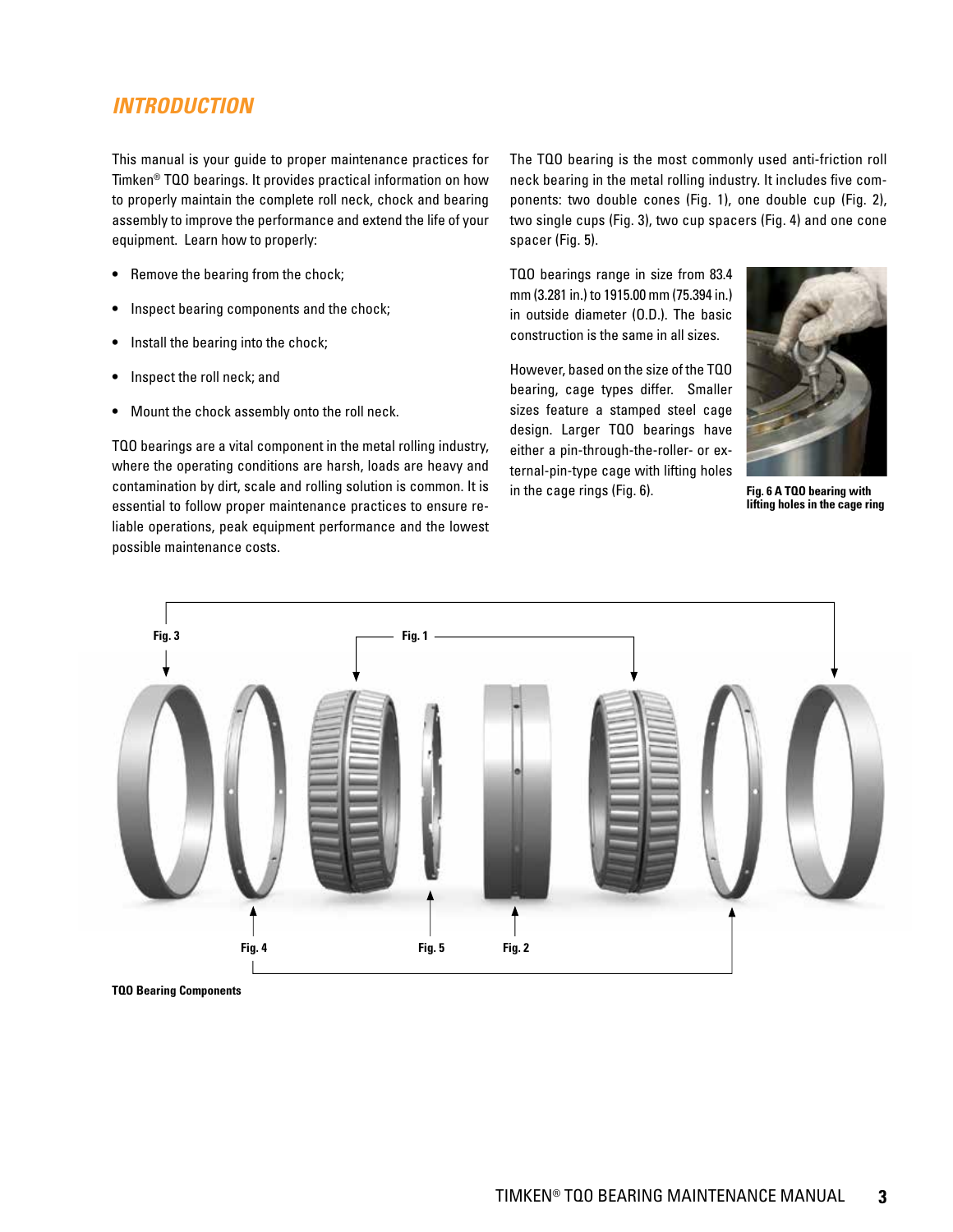One of the most important steps in maintaining your TQO bearing is keeping accurate service records. The Timken Roll Neck Bearing Service Record card (Fig. 7) is available to record the chock, roll and stand number; cup load zones; and tonnages or hours used. These cards should be kept up-to-date with every inspection.

Bearings must be removed from operation and inspected regularly to ensure maximum roll neck bearing life. The frequency of the inspections will vary with the operating conditions, but are often conducted at three-, six- or even 12-month intervals. These inspections allow you to identify trouble areas before they become serious.

### **REMOVE THE BEARING FROM THE CHOCK**

Special lifting methods and handling tools are used to remove the bearing from the chock and handle the bearing during inspection. For pin-type cage bearing designs, bearing removal is usually completed in three lifts. The first lift (Fig. 8) removes the top single cup and double cone. Four eye bolts and locking nuts are inserted into the lifting holes of the cage to remove these components. The locking nut should be tightened against the cage, prior to lifting.

The second lift (Fig. 9) removes the double cup, bottom double cone, along with the cone spacer and top cup spacer. Again, the lifting holes in the bottom double cone are used to remove these components.

The final lift (Fig. 10) removes the bottom single cup and cup spacer. The bearing hook is used to remove these components.

Smaller TQO bearings with stamped steel cages also require three lifts and special lifting fixtures. Contact your Timken representative for more information.

| <b>Roll Neck</b><br><b>Bearing Service</b><br>Record |         |               |             |              | <b>TIMKEN</b>                               |                     |               |          |                  |                  |                       |                |                                                 |
|------------------------------------------------------|---------|---------------|-------------|--------------|---------------------------------------------|---------------------|---------------|----------|------------------|------------------|-----------------------|----------------|-------------------------------------------------|
| Plant:                                               |         |               |             | Mill         |                                             |                     |               |          |                  |                  |                       |                |                                                 |
| Two-row:                                             |         | Fourcow:      |             |              | Back-up Roll:                               |                     | Work Roll:    |          |                  |                  |                       | Lubricant      |                                                 |
| Serial Number:                                       |         |               |             |              | Part Number/Assembly Number:                |                     |               |          |                  |                  |                       | BEP/RIC:       |                                                 |
| Times<br>In.<br>Service                              | Date in | Chock.<br>No. | Poll<br>No. | Stand<br>No. | Position                                    | Cup<br>Load<br>Zone | A Out<br>Down | Date Out | Service<br>Hours | Service<br>Torn. | Total<br><b>Hours</b> | Total<br>Torn. | Remarks On Nature Of<br>Repairs And Inspections |
| L.                                                   |         |               |             |              | TO DO<br>80 00                              |                     | $\Box$        |          |                  |                  |                       |                |                                                 |
| $\mathbf{z}$                                         |         |               |             |              | T.O.<br><b>DD</b><br>8.0<br>O <sub>II</sub> |                     | $\Box$        |          |                  |                  |                       |                |                                                 |
| ×                                                    |         |               |             |              | TO<br><b>DD</b><br>80 00                    |                     | $\Box$        |          |                  |                  |                       |                |                                                 |
| 4                                                    |         |               |             |              | T D<br><b>DD</b><br>80 00                   |                     | $\Box$        |          |                  |                  |                       |                |                                                 |
| 5                                                    |         |               |             |              | T.O.<br><b>DD</b><br>80 00                  |                     | $\Box$        |          |                  |                  |                       |                |                                                 |
| $\sigma$                                             |         |               |             |              | T.O.<br><b>DD</b><br>80 00                  |                     | $\Box$        |          |                  |                  |                       |                |                                                 |
| $\tau$                                               |         |               |             |              | TO DO<br>80 00                              |                     | $\alpha$      |          |                  |                  |                       |                |                                                 |
| $\mathbf{a}$                                         |         |               |             |              | T.O.<br><b>DD</b><br>80 00                  |                     | $\Box$        |          |                  |                  |                       |                |                                                 |
| $\mathbf{D}$                                         |         |               |             |              | TO DO<br>80 00                              |                     | $\Box$        |          |                  |                  |                       |                |                                                 |
| 10 <sub>2</sub>                                      |         |               |             |              | T.O.<br><b>DD</b><br>80 00                  |                     | $\Box$        |          |                  |                  |                       |                |                                                 |
| 11                                                   |         |               |             |              | T.O.<br><b>DD</b><br>8.0<br>O <sub>1</sub>  |                     | $\Box$        |          |                  |                  |                       |                |                                                 |
| 12                                                   |         |               |             |              | T.O.<br><b>DD</b><br>8.0<br>O <sub>1</sub>  |                     | $\Box$        |          |                  |                  |                       |                |                                                 |
| $^{12}$                                              |         |               |             |              | T.O.<br><b>DD</b><br>8.0<br>O <sub>II</sub> |                     | $\alpha$      |          |                  |                  |                       |                |                                                 |
| 34                                                   |         |               |             |              | TO DO<br>80 00                              |                     | $\Box$        |          |                  |                  |                       |                |                                                 |

**Fig. 7 The Timken Roll Neck Bearing Service Record card**



**Fig. 8 Remove the top single cup and double cone**

**Fig. 9 Remove the double cup, bottom double cone, cone spacer and top cup spacer**



**Fig. 10 Remove the bottom single cup and cup spacer**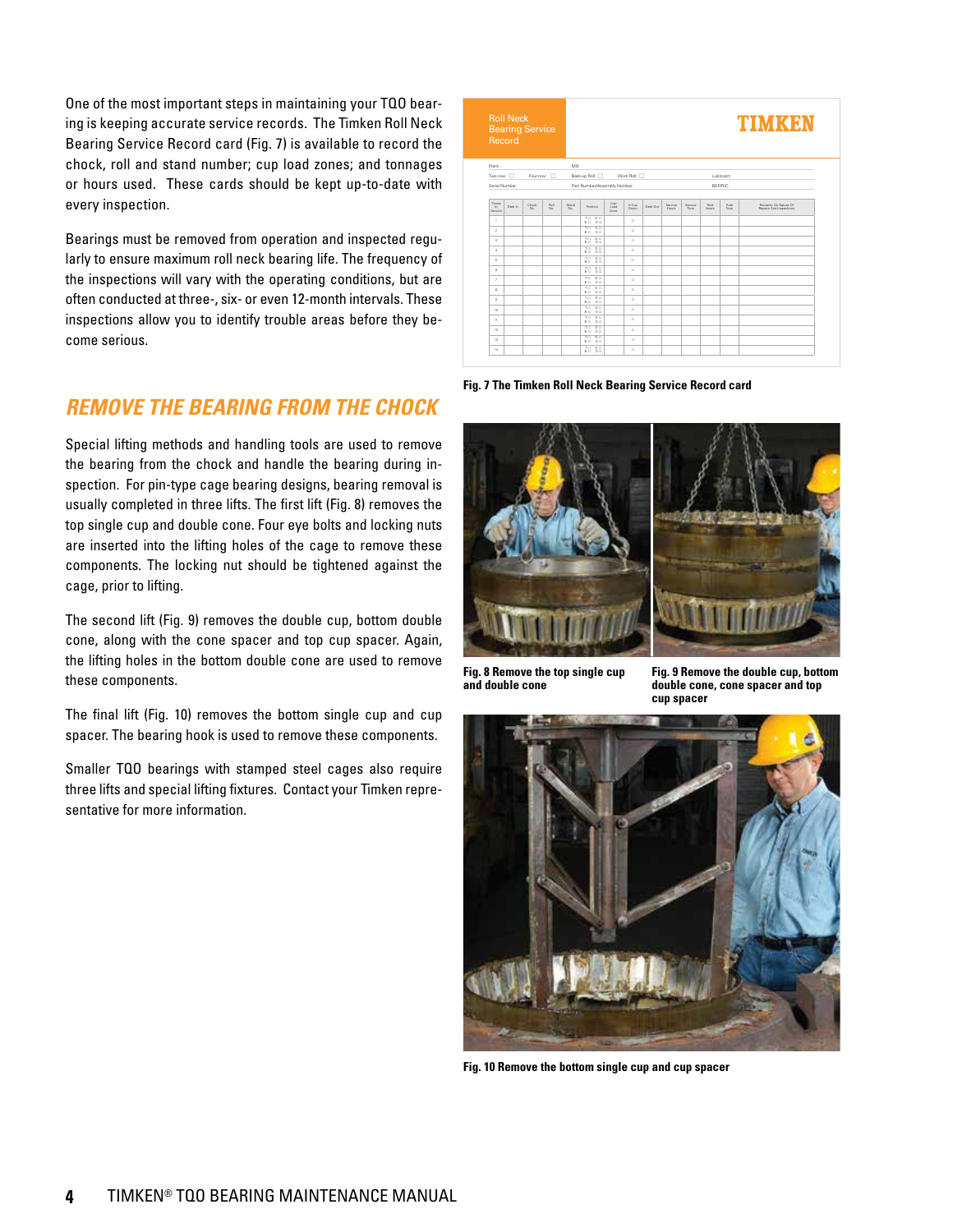### **INSPECT BEARING COMPONENTS**

### **CLEAN THE BEARING**

After removal, clean the TQO bearing to eliminate any accumulation of scale, water, lubricant, debris or other contaminants which can cause damage to the bearing. The bearing must be cleaned thoroughly to allow for proper inspection. Small bearings or small quantities of bearings may be cleaned in a commercially available parts cleaner that circulates a cleaning solution such as kerosene, mineral spirits, or other OSHA approved commercial solvents. Large bearings may be cleaned in a wash tank that circulates alkali cleaners.

Alkali cleaners such as tri-sodium phosphate (TSP), soda ash, or metasilicate should be mixed with the ratio of 15 to 25 ml per liter (2 to 3 ounces per gallon) of hot water. These hot water solutions often are used as a final cleaning or rinse after the initial bearing cleaning in a hot oil tank. The cleaning tank should have provisions for heating the oil or water solution as well as for agitating or recirculating the cleaner.

After cleaning, the bearing should be covered with a coating of light oil to protect against rusting if it is not inspected immediately.

### **INSPECT FOR DAMAGE**

After cleaning the bearing, it is necessary to visually inspect the bearing components for damage and wear. Rollers can be inspected by rotating the cage or by turning the individual rollers. The pin-type cages on most large bearing cones have one or two inspection pins which allow you to remove individual rollers. These pins can be removed by prying out the locking wire and unscrewing the pin (Fig. 11). Drawings of pin removal sockets can be provided by your Timken representative.

Next, remove the roller to inspect the cone O.D. or raceway (Fig. 12). If small spalls or surface breakouts are found on the cone O.D. or rollers, minor repairs often can be made to the bearing. Any component damage should be recorded.

The cone and rollers are the rotating bearing parts in a roll neck application. All areas of the cone O.D. will carry part of the rolling load during each revolution of the cone assembly. Large spalled areas on the cone O.D. will not be able to support the rollers under the load. Repairing large spalls in this location is not suggested.

Rollers cannot be removed from stamped-steel-type cage assemblies. If damage is found on the assembly, the bearing may be repaired at a Timken service facility.



**Fig. 11 Remove the pin locking wire**



**Fig. 12 Remove the roller to inspect the bearing raceway for damage**

To complete the cone inspection, reinstall the rollers, retighten the inspection pins and replace the locking wires. The cone bore should also be measured to check that it is within the manufacturer's acceptable limits.

Bearing cups should be wiped clean and thoroughly inspected. The condition of these components can provide information about problems in the mill. Contact your Timken representative to discuss the cause of the damage and to help determine a corrective action plan.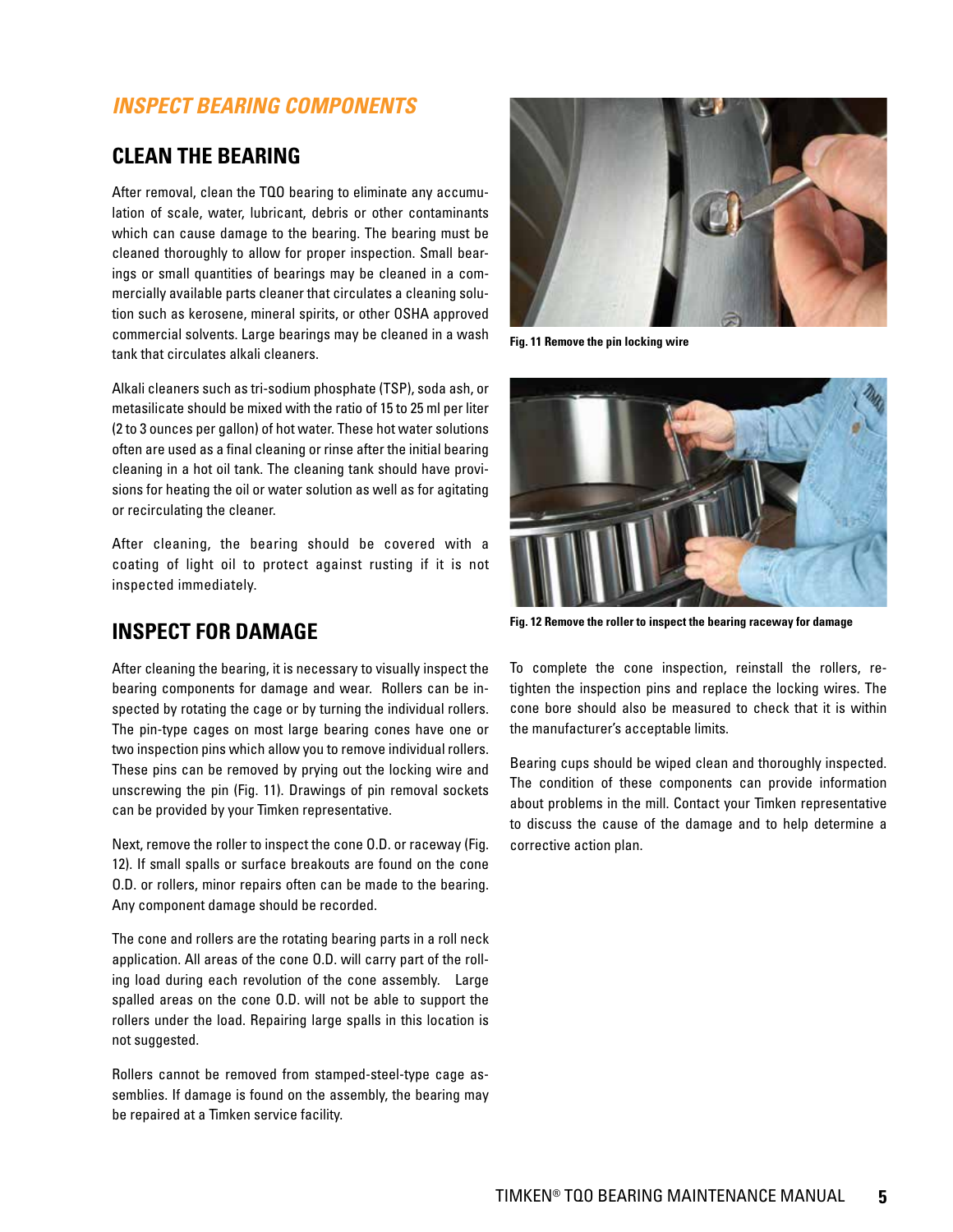



**Fig. 13 Weighted bearing Fig. 14 Weight the bearing to properly seat components**

### **CHECK THE BEARING FOR WEAR**

Wear on TQO bearings should be checked annually. For wear measurement, the bearing should be stacked without spacers on a flat solid surface with the lower cup supported in a base fixture (Fig. 13). This base fixture must be counter bored for cage clearance and allow for free rotation of the cone assembly. It is necessary to add weight to the bearing being measured in order to properly seat the components (Fig. 14). The weight should be made to pilot on the bearing cup outside diameter and counterbored to clear the cage. Bearings with a long service life need this weight since components may be out-of-round and can be difficult to seat properly. The weight applied should be equal to the weight of the bearing being measured. As a safety precaution, the chains used to lift the added weight should be kept in place with slack at all times.

Any time the bearing is stacked, whether for wear measurements (when the cup and cone spacers are left out) or for assembly into the chock, the proper stacking sequence of the components must be followed for the bearing to have the correct setting or running clearance. Timken uses a lettering system to ensure proper stacking (Fig. 15). In the TQO bearing, parts are lettered A through E and must be kept in proper sequence. The bearing can be stacked with either the A cup down or the E cup down, but the components must remain in proper sequence. The B cup spacer must be placed in the B gap and the D cup spacer in the D gap. The C cone spacer can only be placed between the double cones in the C gap, with the flange side down to keep the spacer centered. The complete marking system used on most Timken TQO bearings is shown in Fig. 16.



**Fig. 15 Follow the Timken lettering system to enure proper stacking order**

Every spacer adjusted bearing has a serial number, and all components of that bearing must have the same number. These components are not interchangeable.

After weighting the bearing, the components must be rotated to seat the rollers against the large cone rib. A coat of light oil should be applied to help protect the bearing (Fig. 17). Considerable rotation of the bearing may be necessary to seat the rollers, particularly those with a long service life.

Approximate seating can be checked by inserting a 0.050 mm (0.002 in.) feeler gage between the large end of the rollers and the large cone rib, as illustrated in Fig. 18.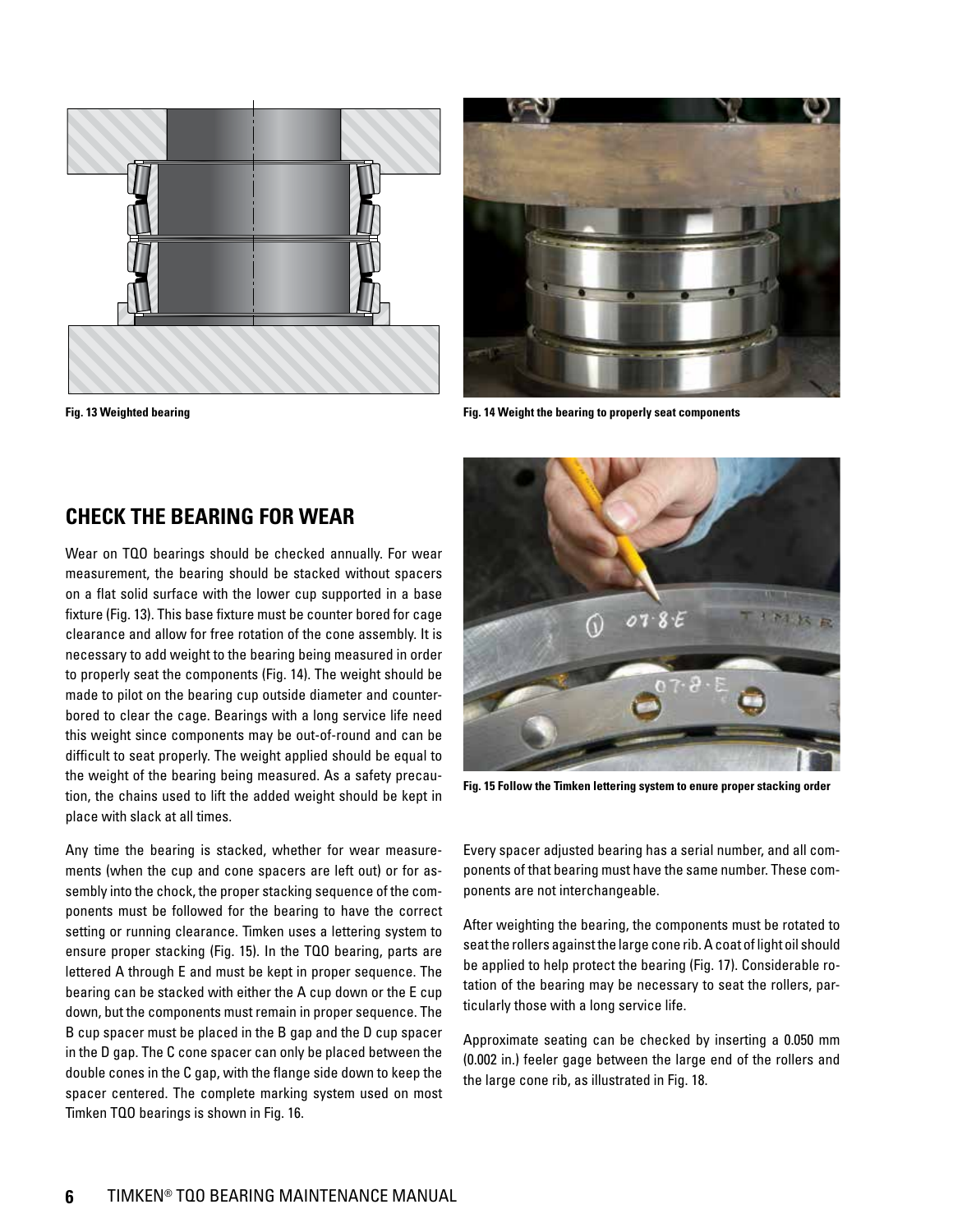

**Fig. 16 Timken TQO lettering system**





**Fig. 17 Apply a light coating of oil to protect the bearing Fig. 18 Use a feeler gage to check for proper bearing seating**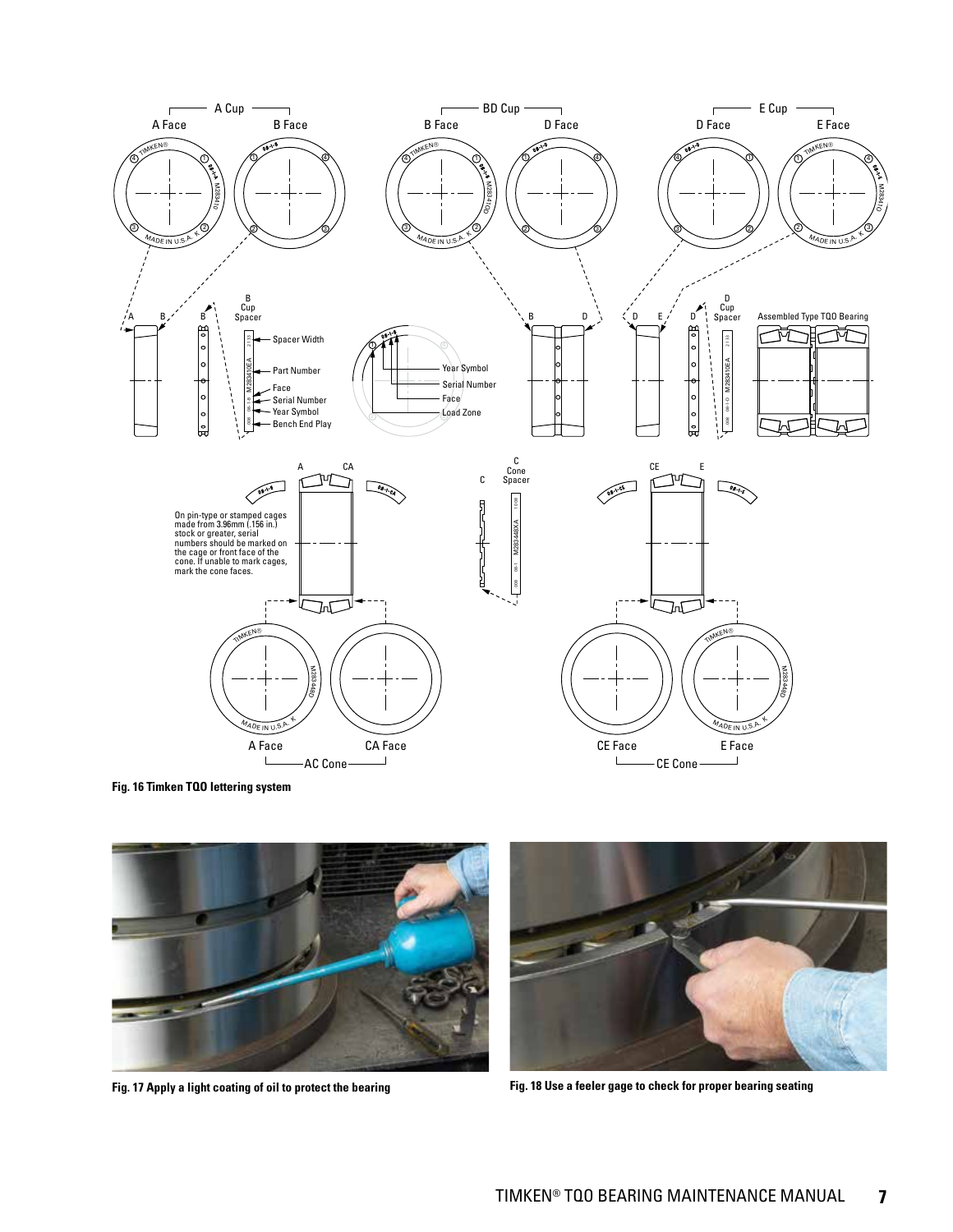

Once you begin the B, D and C gap measurements, the bearing should not be rotated. With all components seated, the B, D and C gaps are measured at four places, 90 degrees apart, around the bearing (Fig. 19). The average of the four measurements for each gap is then used for that specific gap. Contact your Timken representative for more information on gap measurement tools.

The B, D and C spacers are then measured to obtain their width (Fig. 20). Bearings properly set with end play will always have a spacer width greater than the corresponding spacer gap, as demonstrated in Fig. 21. The difference between the spacer width and gap measurement is the axial end play in the two adjacent rows of rollers.

Component wear within a bearing may not be the same. The axial end play in each set of rollers may be different. This may be caused by an unusual operating condition that severly loaded one end of the bearing or a faulty seal causing localized contamination of lubricants.

The bearing setting can be adjusted by regrinding each spacer width. Usually, it is not necessary to regrind the spacers until the wear has increased the axial end play to double the amount of the original end play. For instance, on a bearing with a 0.31 mm (0.012 in.) original axial end play, regrinding the spacers would not be necessary until the bearing measurement for wear showed 0.61 mm (0.024 in.) axial end play.



**Fig. 19 Measure the B, D and C gap for wear Fig. 20 Measure the B, D and C spacer width**

It is suggested to regrind the spacer widths in order to provide for 1.5 times the original bearing end play. If the new bearing requires 0.30 mm (0.012 in.) end play, regrind the spacer to provide 0.46 mm (0.018 in.) end play. The increase over new bearing end play is necessary to compensate for the use of weights during measurement. Fig. 22 shows a sample calculation for a bearing with an original end play of 0.30 mm (0.012 in.) A record of the spacer gap and spacer width should be noted on the Roll Neck Bearing Service Record card. This method should only be incorporated when measuring new assemblies. Contact your Timken representative for further instruction.

### **INSPECT THE CHOCK**

The bearing chock should be cleaned thoroughly and all lubrication and vent holes blown out with air. If oil mist lubrication is used, special attention should be given to ensure the mist reclassifier fittings are clean. It is equally important to inspect the chock, rocker plates and keeper plates on an annual basis or during regular service intervals.

The chock should be inspected for damage and the chock bore should be measured to confirm it is still within the acceptable limits of the original manufacturer's specifications for size and taper. The distance across the liner seats should also be within specification. Rocker plates should be inspected to make sure they are in serviceable condition and have proper bevels permitting the chock to rock and align under roll neck deflections. Keeper plates need to be checked for wear and cracking. This will ensure that proper clearance between the chock and the windows in the mill housing are maintained.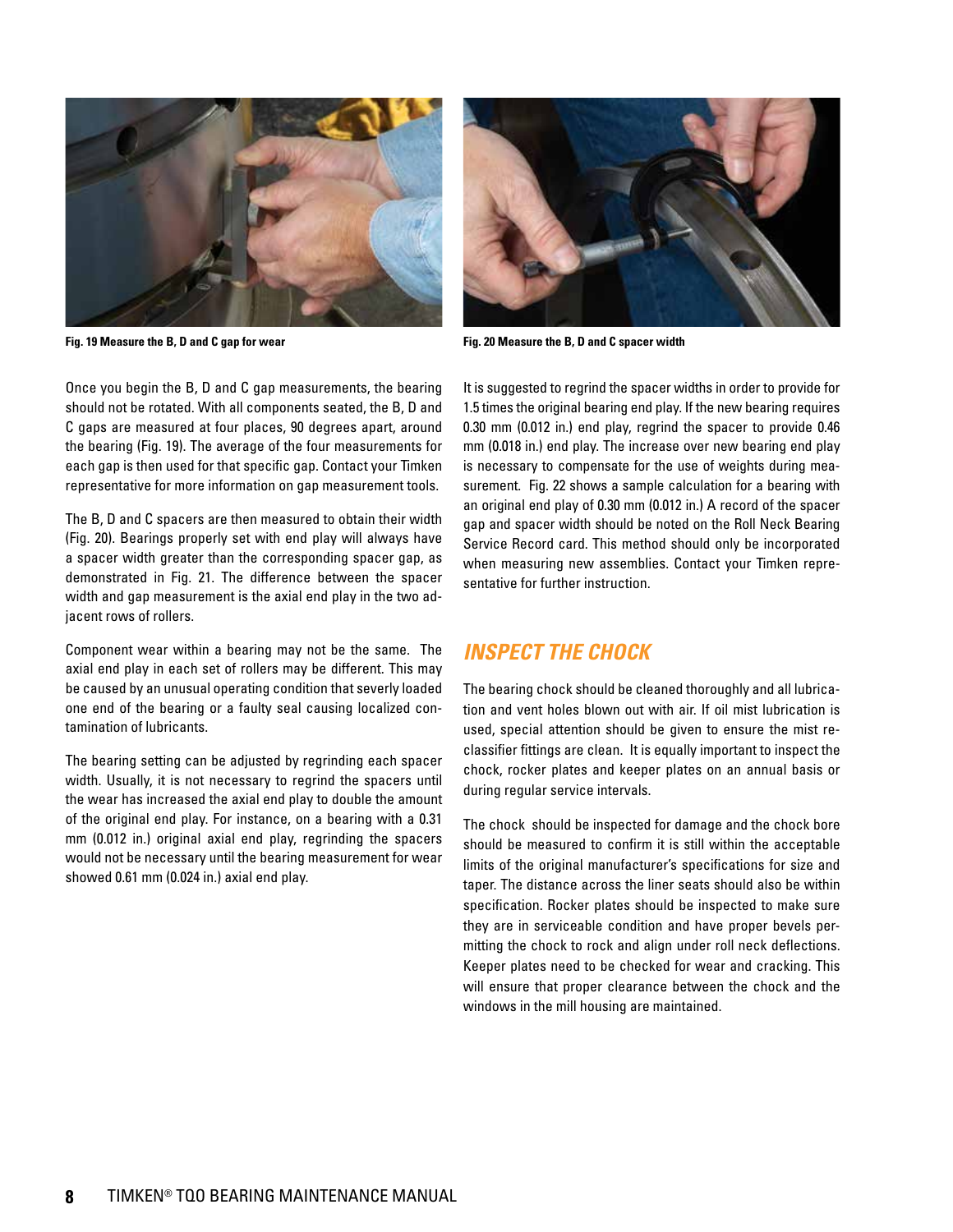

**Fig. 21 With the proper bearing end play, the spacer width is greater than the spacer gap**



**Cup Fitting Practice**

**mm** in.

**+0.08** +0.003

**+0.15** +0.006

**Fig. 23 Remove any heavy corrosion or fretting in the chock**

**mm** in.

**0** 0

**304.8** 12

**Fig. 24 Check for chock bore size and out-of-roundness**

Fit.

**mm** in.

**0.02 L 0.08 L** 0.001 L 0.003 L

**0.05 L 0.45 L** 0.002 L 0.006 L

**0.08 L 0.23 L** 0.003 L 0.009 L

**0.10 L 0.31 L** 0.004 L 0.012 L

**0.13 L 0.38 L** 0.005 L 0.014 L

| <b>Bearing End Play Readjustment</b>                                                                                                                                                                                                 |                          |
|--------------------------------------------------------------------------------------------------------------------------------------------------------------------------------------------------------------------------------------|--------------------------|
| <b>When To Readjust End Play</b>                                                                                                                                                                                                     |                          |
|                                                                                                                                                                                                                                      | $0.31$ mm<br>0.012 in    |
|                                                                                                                                                                                                                                      | $0.61$ mm<br>$0.024$ in. |
| Regrind spacers to provide 1.5 times original end play manufactured.                                                                                                                                                                 | $0.46$ mm<br>$0.018$ in. |
| <b>Spacer Width Calculation</b>                                                                                                                                                                                                      |                          |
| Space measurement manufactured and space measurement                                                                                                                                                                                 | 26.01 mm<br>$1.024$ in.  |
| End play desired Manuscritt, and the state of play desired Manuscritt, and the state of the state of the state of the state of the state of the state of the state of the state of the state of the state of the state of the        | $0.46$ mm<br>$0.018$ in. |
| Regrind spacer to <b>contract to the contract of the contract of the contract of the contract of the contract of the contract of the contract of the contract of the contract of the contract of the contract of the contract of</b> | 26.47 mm<br>1 042 in     |
|                                                                                                                                                                                                                                      |                          |

| 609.6<br>24  | 914.4<br>36  | $+0.15$<br>$+0.006$ | $+0.23$<br>$+0.009$ |  |
|--------------|--------------|---------------------|---------------------|--|
| 914.4<br>36  | 1219.2<br>48 | $+0.20$<br>$+0.008$ | $+0.31$<br>$+0.012$ |  |
| 1219.2<br>48 | 1524<br>60   | $+0.25$<br>$+0.010$ | $+0.38$<br>$+0.015$ |  |

Outside Diameter Cup Chock Bore Variance from Nominal Cup O.D.

**mm** in.

**+0.05**  $+0.002$ 

**+0.10** +0.004

Over | Incl. | Min. | Max.

**mm** in.

**304.8** 12

**609.6** 24

#### **Fig. 25 Cup fitting practice**

All three spacers, B, C and D, are calculated using the actual values of space measurement.

#### **Fig. 22 Sample end play readjustment calculation**

Heavy corrosion or fretting in the chock should be buffed or polished (Fig. 23). Long-service life can distort the chock bore, therefore periodic checks for bore size and out-of-roundness should be made (Fig. 24). The bearing cups are a loose fit in the chock and the fitting practice (Fig. 25) varies based on the nominal O.D. size of the cup. Suggestions for permissible chock bore out-of-roundness and over-size limits due to service are shown in Fig. 26.

| <b>Chock Bore Rework Limits</b>                                                                                                                       |        |                                                          |           |                        |                                                 |              |  |  |
|-------------------------------------------------------------------------------------------------------------------------------------------------------|--------|----------------------------------------------------------|-----------|------------------------|-------------------------------------------------|--------------|--|--|
| Chock Bore - Metric<br>(Note: for tapered bore bearings in mills running at 1200 mpm (4000 fpm) or higher consult<br>with your Timken representative) |        |                                                          |           |                        |                                                 |              |  |  |
| Size Range<br>Bearing O.D.                                                                                                                            |        | Chock Bore -<br><b>Variance from Nominal</b><br>Cup O.D. |           | Max<br>Out of<br>Round | Max.<br>Oversize<br>Variance<br>from<br>Nominal | Max<br>Taper |  |  |
| Over                                                                                                                                                  | Incl.  | Min.                                                     | Max       |                        | Cup O.D.                                        |              |  |  |
| mm                                                                                                                                                    | mm     | mm                                                       | mm        | mm                     | mm                                              | mm           |  |  |
| in.                                                                                                                                                   | in.    | in.                                                      | in.       | in.                    | in.                                             | in.          |  |  |
| 0                                                                                                                                                     | 304.8  | $+0.05$                                                  | $+0.08$   | 0.08                   | $+0.20$                                         | 0.04         |  |  |
| $\mathbf{0}$                                                                                                                                          | 12     | $+0.002$                                                 | $+0.003$  | 0.003                  | $+0.008$                                        | 0.0015       |  |  |
| 304.8                                                                                                                                                 | 609.6  | $+0.10$                                                  | $+0.15$   | 0.15                   | $+0.38$                                         | 0.05         |  |  |
| 12                                                                                                                                                    | 24     | $+0.004$                                                 | $+0v.006$ | 0.006                  | $+0.015$                                        | 0.002        |  |  |
| 609.6                                                                                                                                                 | 914.4  | $+0.15$                                                  | $+0.23$   | 0.23                   | $+0.58$                                         | 0.08         |  |  |
| 24                                                                                                                                                    | 36     | $+0.006$                                                 | $+0.009$  | 0.009                  | $+0.023$                                        | 0.003        |  |  |
| 914.4                                                                                                                                                 | 1219.2 | $+0.20$                                                  | $+0.31$   | 0.31                   | $+0.76$                                         | 0.10         |  |  |
| 36                                                                                                                                                    | 48     | $+0.008$                                                 | $+0.012$  | 0.012                  | $+0.030$                                        | 0.004        |  |  |
| 1219.2                                                                                                                                                | 1524   | $+0.25$                                                  | $+0.38$   | 0.38                   | $+1.01$                                         | 0.13         |  |  |
| 48                                                                                                                                                    | 60     | $+0.010$                                                 | $+0.015$  | 0.015                  | $+0.040$                                        | 0.005        |  |  |

**Fig. 26 Chock bore rework limits**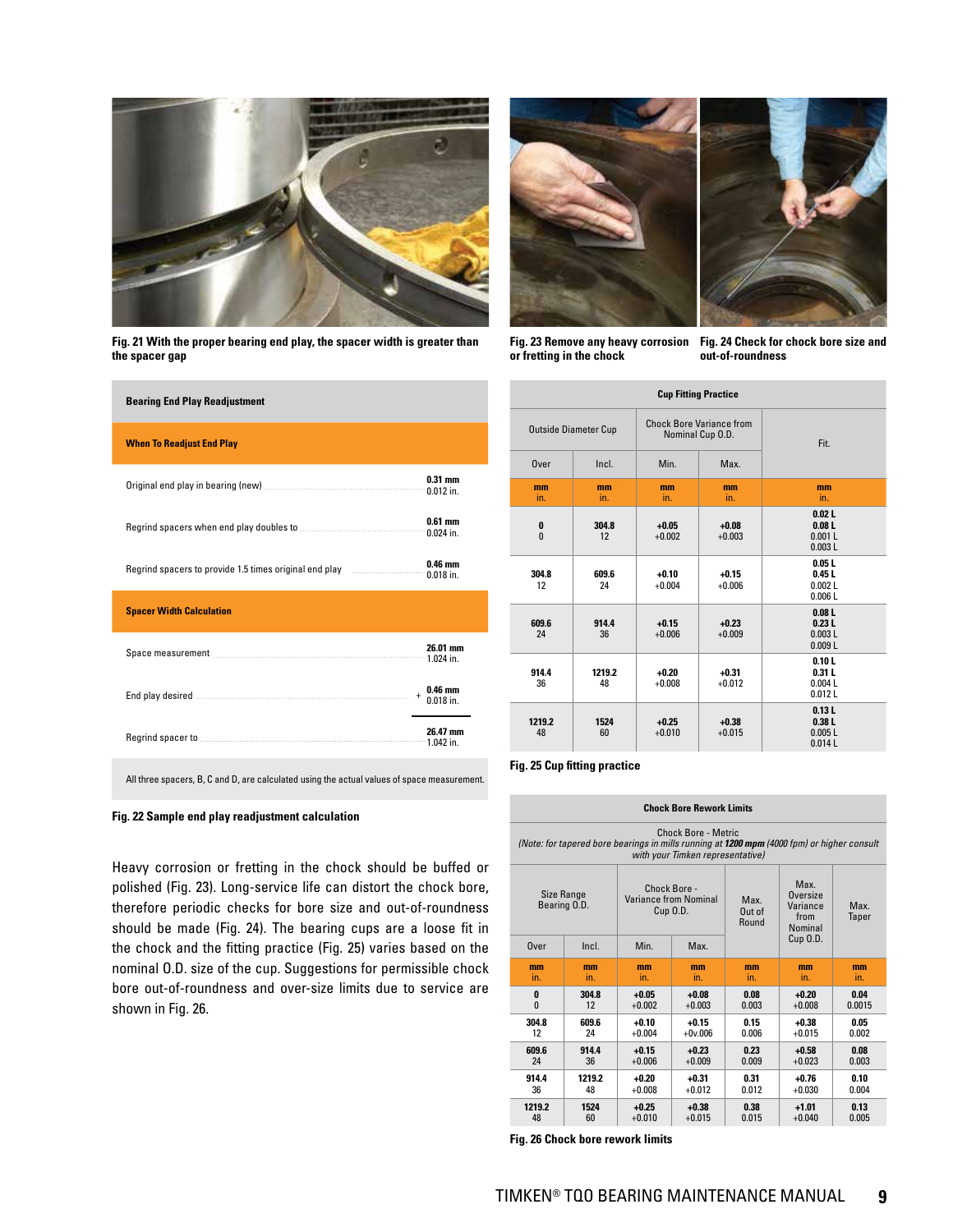Backing shoulders inside the chock (Fig. 27) and cover plate (Fig. 28) should be free of burrs and damage to permit proper seating of the cups and backing support.

All seals should be inspected and replaced if worn or damaged (Fig. 29). Seals play an important role in extending bearing life and care should be taken to maintain the proper seals and seal orientation in the chock at all times.

Record each chock inspection and corresponding measurements. When the chock measurements are outside of the manufacturer's specifications, contact your Timken representative to discuss possible options for rebuild or repair.



**Fig. 27 Remove any nicks or burrs from the chock backing shoulder**

### **INSTALL THE BEARING INTO THE CHOCK**

TQO bearings should be installed in a clean environment, free from dust, debris and other contaminants. It is important to plan your work, making sure you have the necessary components, tools and lubrication. Before assembling the bearing into the chock, check your records to determine which load zone quadrant should be used.

## **CUP LOAD ZONES**

Since the bearing cups are stationary in the chocks, only one cup load zone of the cup carries the rolling load. The suggested load zone is 90 degrees inside diameter (I.D.) or raceway (Fig. 30). If you find that the cup load zone is greater or less than 90 degrees, contact your Timken representative for further instruction.

The bearing inspection period is an ideal time to rotate the cups to bring a new cup load zone into position in the chock. Make sure you record this activity. Rotating the cups at every inspection will extend the useful life of the bearing by gradually distributing the load over the entire cup working raceway surface. After the cup has been rotated four times, it is suggested that you invert the bearing assembly A side down to E side down (Fig. 16) while maintaining the proper component sequence. This allows for equal distribution of the load zones across alternate roller sets, helping to extend bearing life.



**Fig. 28 The chock cover plate should also be free of damage**



**Fig. 29 Seals should be inspected and replaced if necessary**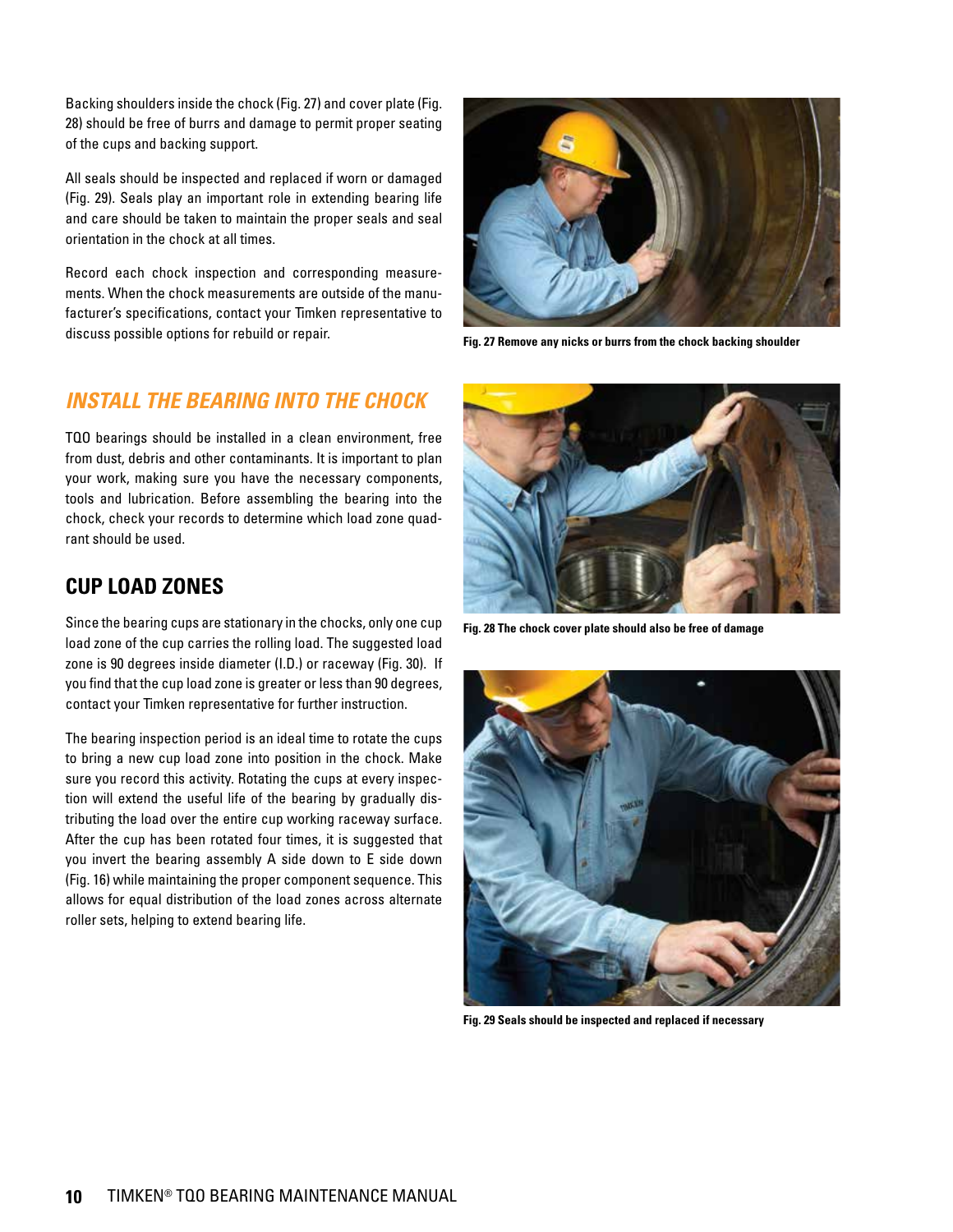





**Fig. 31 Each cup quadrant is specified on the bearing**



**Fig. 32 The load zone in a back-up roll chock**

Most roll neck bearing cups are marked on their faces to show four quadrants (Fig. 31). These markings allow you to keep record of the quadrants already used in the load zone. A good practice is to start each new bearing in cup quadrant 1, followed by 2 through 4, and then returning to quadrant 1 on subsequent inspections. Record the cup load zones and the cup position when servicing the bearing.

In back-up rolls, the load zone is located at the top of the upper chock and below the lower chock (Fig. 32). The chocks are usually heavier in section at these points. For work rolls, the position of true load zone is less clear.

Any repaired spalls located in the cup should be kept out of the load zone when the bearing is reassembled into the chock.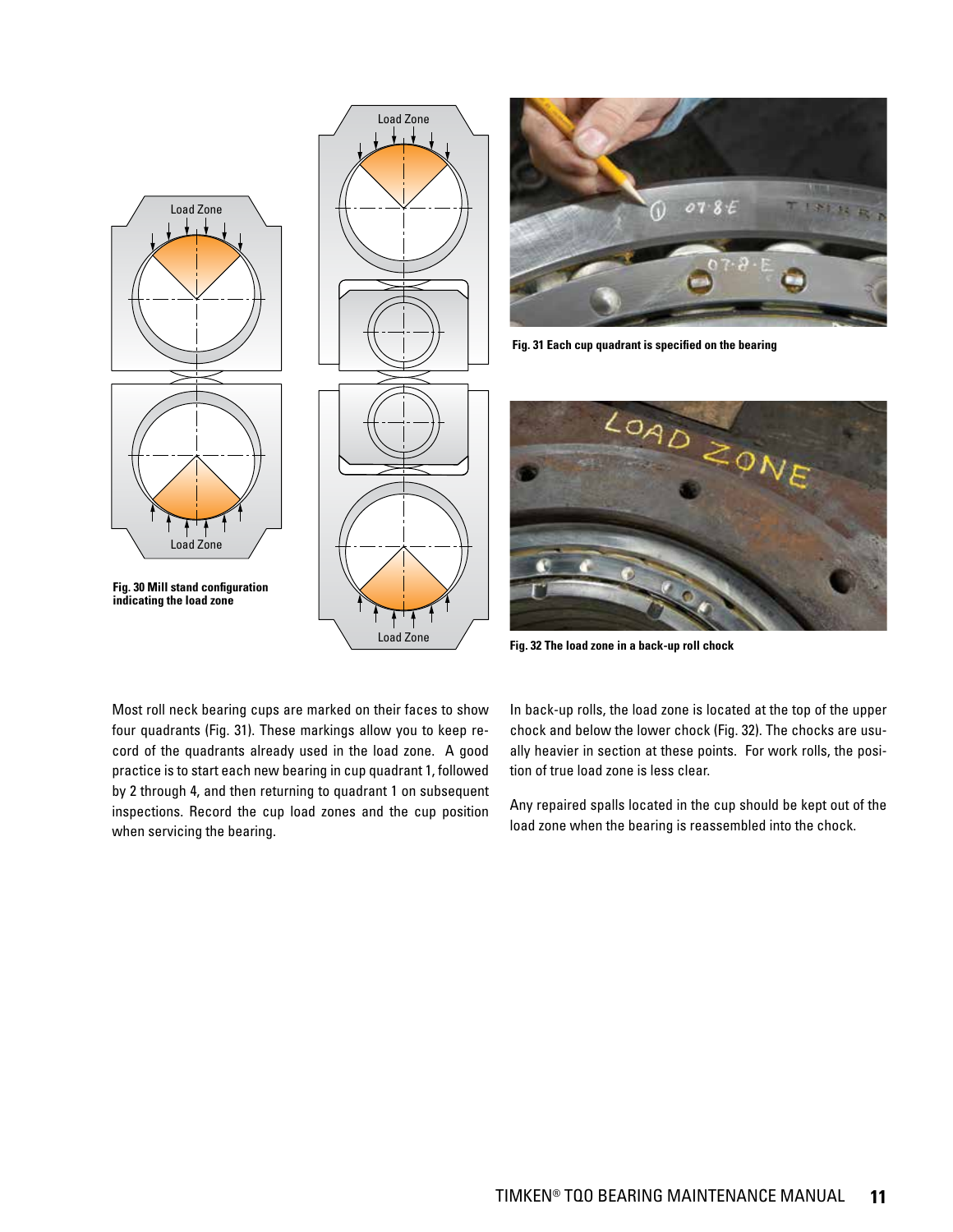

**Fig. 33 Install the bottom cup into the chock Fig. 34 Install the cup spacer**



### **ASSEMBLE THE BEARING INTO THE CHOCK**

Use a light coat of bearing lubricant in the bore of the chock to help ease assembly and reduce fretting or corrosion between the cups and the chock bore while in service.

First, install the bottom cup into the chock (Fig. 33). Each cup should be turned until the proper load zone number is in the required position.

The corresponding cup spacer is installed next (Fig. 34). Care should be taken to avoid nicking or raising burrs on the spacers. Heavy burrs can cause cocking and misalignment of the components or a faulty bearing setting.

When grease is used to lubricate the bearings, each cone should be packed with grease as the components are assembled into the chock. (Fig. 35) Make sure to fill the gap between each roller with grease. Additional grease should be added through the regular fittings after the bearing is completely assembled into the chock. If using circulating oil or oil mist lubrication, a light coating of oil should remain on the components as they are assembled. Additional oil must be added to meet the required oil level after the chock is set upright.



**Fig. 35 Lubricate the bearing with grease**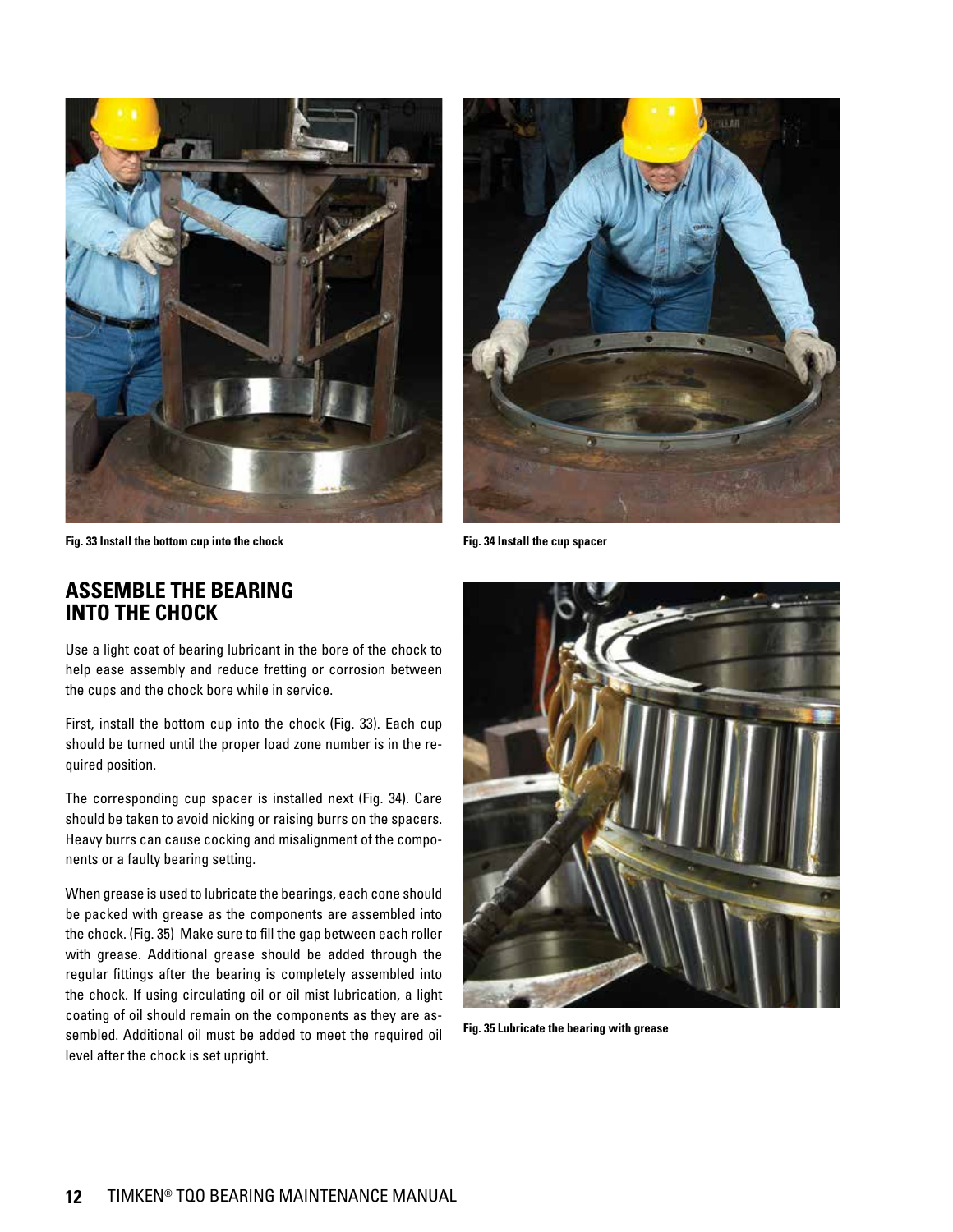

**Fig. 36 Install the bottom double cone and double cup into the chock Fig. 37 Place the cone spacer and top cup spacer into position**



Install the bottom double cone and double cup into the chock (Fig. 36).

The cone spacer (Fig. 37) and top cup spacer are placed into position next. The cone spacer pilots on the face of the bottom cone to keep the spacer from shifting out of position. To make sure the cup spacers are not cocked, slide or rotate the spacer into position on the cup.

The top double cone and cup are the last components to be installed into the chock (Fig. 38). If the cup becomes slightly cocked in the chock bore, use an appropriate sized hammer on a mild steel bar against the cup face to ease assembly.



**Fig. 38 The top double cone and cup are the last components to be installed into the chock**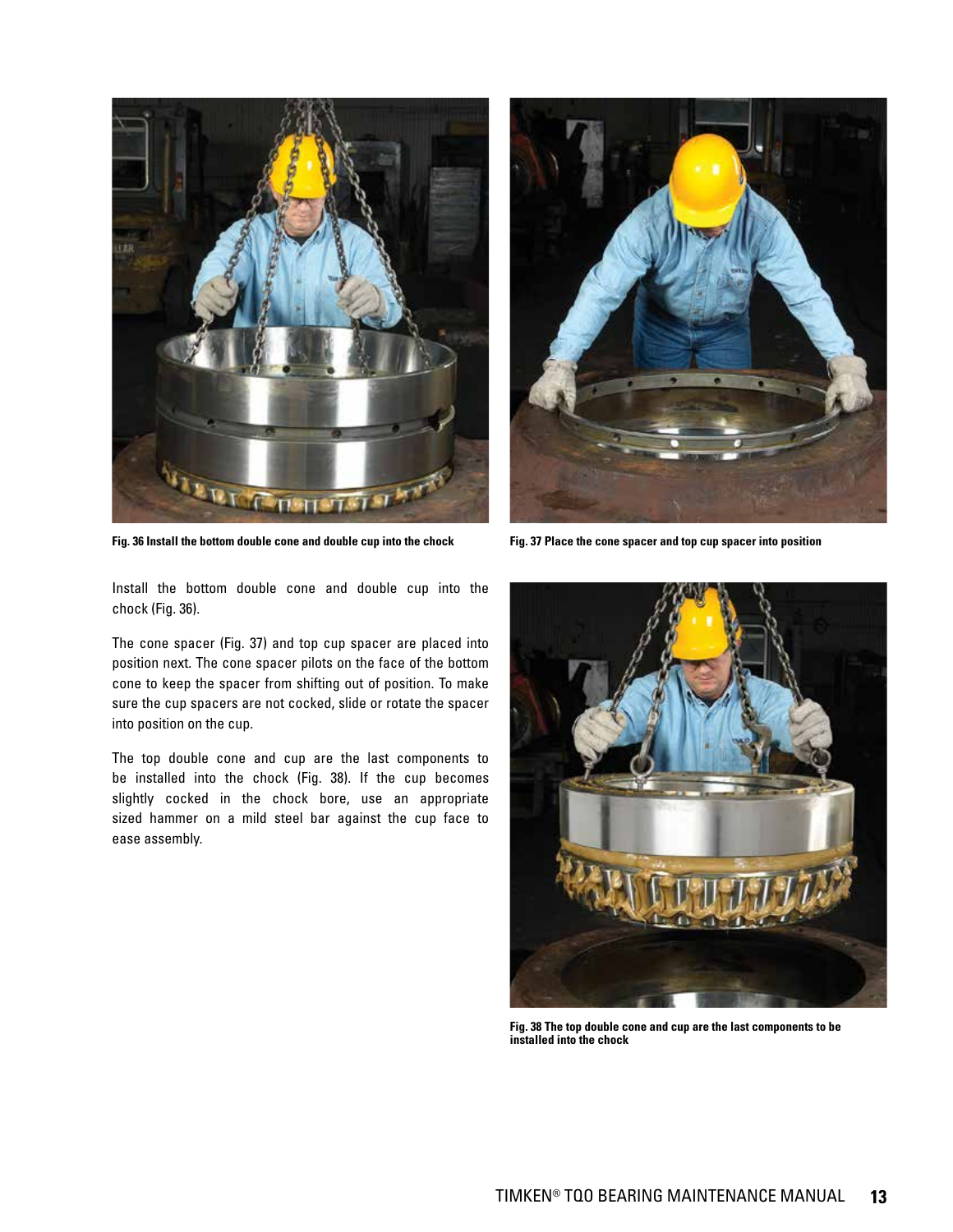



Fig. 39 Notch the gasket **Fig. 40 Use a feeler gage to make sure the cups are properly clamped**



**Fig. 41 Before mounting the bearing, check the roll neck for size**



**Fig. 42 Remove any nicks or gouges on the roll neck**

### **CHOCK COVER PLATE GASKET SELECTION**

The cover plate should be mounted without gaskets and four equally spaced bolts tightened evenly until the bearing cover is uniformly seated against the bearing cup. Do not over tighten the bolts since this could deflect the cover, resulting in a false gap reading.

The gap between the cover plate flange and the face of the chock is measured at four places adjacent to the bolts. The average of the four measurements is used as the width of the gap. If cork or other similar compressible gasket material is used, the gasket should equal the width of the gap plus 25 percent to allow for compression. If a harder gasket material is used, reduce the gasket pack to only 5 to 10 percent over the actual measured gap and confirm that it compresses. If metal shims are used, a cup clamp-up of 0.05 to 0.08 mm (0.002 to 0.003 in.) is suggested.

The cover plate should be removed after measuring the gap, selecting the proper gasket and notching the gasket (Fig. 39). After applying the cover plate with the gasket in place, tighten the bolts evenly back and forth across the chock. Using a feeler gage, check the notched sections of the gasket to ensure the cups are properly clamped (Fig. 40).

### **INSPECT THE ROLL NECK**

Before mounting the completed chock and bearing assembly onto the roll neck, the neck should be cleaned, checked for size and inspected for general condition (Fig. 41). Make sure any raised nicks or gouges on the roll neck are stoned or filed down before reassembly (Fig. 42). Heavy burrs can make it difficult to assemble the cones onto the neck and may wear the roll neck while in operation. The bearing cones are usually applied with a loose fit. Suggestions for permissible service wear limits on roll necks are shown in Fig. 43.

The seal riding surfaces should be inspected for wear and any burrs or sharp edges should be removed (Fig. 44).

Coat the neck and seal riding surface with the same lubricant as the bearing to help combat scuffing and ease installation.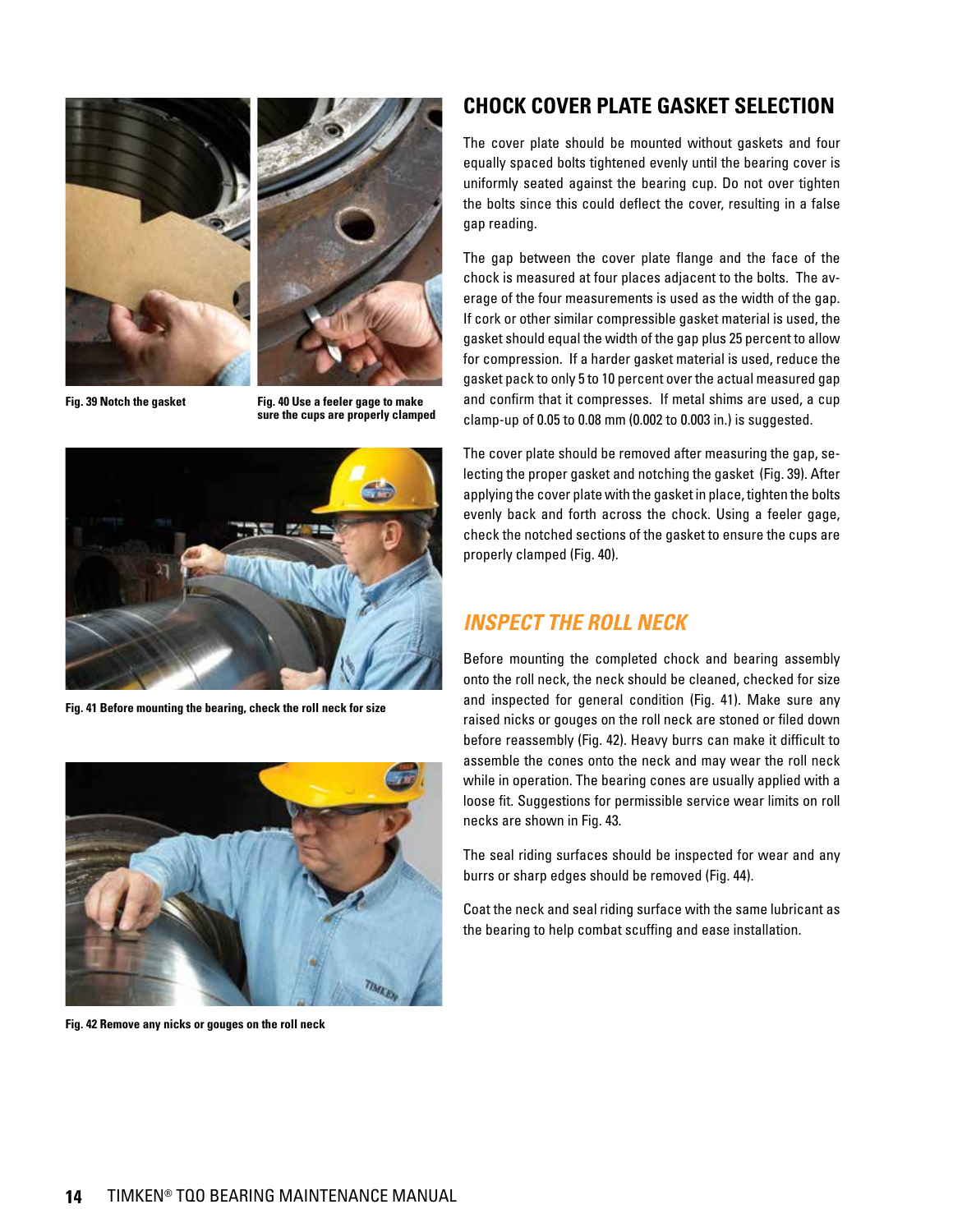| <b>Roll Neck Wear Limits - Diameter</b> |                                   |          |                                                                |                                                                    |            |  |  |  |
|-----------------------------------------|-----------------------------------|----------|----------------------------------------------------------------|--------------------------------------------------------------------|------------|--|--|--|
|                                         | Size Range<br><b>Bearing Bore</b> |          | Neck Diameter -<br>New Variance from<br><b>Bearing Nominal</b> | Minimum<br>Undersize<br>Variance from<br><b>Bearing</b><br>Nominal | Max. Taper |  |  |  |
| Over                                    | Incl.                             |          | Min.<br>Max.                                                   |                                                                    |            |  |  |  |
| mm                                      | mm                                |          | mm                                                             | mm                                                                 | mm         |  |  |  |
| in.                                     | in.                               |          | in.                                                            | in.                                                                | in.        |  |  |  |
| 101.6                                   | 127.0                             | $-0.13$  | $-0.10$                                                        | $-0.28$                                                            | 0.04       |  |  |  |
| 4                                       | 5                                 | $-0.005$ | $-0.004$                                                       | $-0.011$                                                           | 0.0015     |  |  |  |
| 127.0                                   | 152.4                             | $-0.15$  | $-0.13$                                                        | $-0.36$                                                            | 0.04       |  |  |  |
| 5                                       | 6                                 | $-0.006$ | $-0.005$                                                       | $-0.014$                                                           | 0.0015     |  |  |  |
| 152.4                                   | 203.2                             | $-0.18$  | $-0.15$                                                        | $-0.43$                                                            | 0.05       |  |  |  |
| 6                                       | 8                                 | $-0.007$ | $-0.006$                                                       | $-0.017$                                                           | 0.002      |  |  |  |
| 203.2                                   | 304.8                             | $-0.20$  | $-0.18$                                                        | $-0.51$                                                            | 0.05       |  |  |  |
| 8                                       | 12                                | $-0.008$ | $-0.007$                                                       | $-0.020$                                                           | 0.002      |  |  |  |
| 304.8                                   | 609.6                             | $-0.25$  | $-0.20$                                                        | $-0.61$                                                            | 0.08       |  |  |  |
| 12                                      | 24                                | $-0.010$ | $-0.008$                                                       | $-0.024$                                                           | 0.003      |  |  |  |
| 609.6                                   | 914.4                             | $-0.33$  | $-0.25$                                                        | $-0.84$                                                            | 0.10       |  |  |  |
| 24                                      | 36                                | $-0.013$ | $-0.010$                                                       | $-0.033$                                                           | 0.004      |  |  |  |
| 914.4                                   | 1219.2                            | $-0.40$  | $-0.33$                                                        | $-1.12$                                                            | 0.13       |  |  |  |
| 36                                      | 48                                | $-0.016$ | $-0.013$                                                       | $-0.044$                                                           | 0.005      |  |  |  |

**Fig. 43 Roll neck wear limits**

### **MOUNT THE CHOCK ASSEMBLY ONTO THE ROLL NECK**

The final step in maintaining your TQO bearing is to install the chock assembly onto the roll neck. Carefully handle the chock while sliding it onto the roll neck to prevent damage to the bearing and seal. Once the chock is installed onto the roll neck, the threaded and keyed retaining ring, retaining nut and split hinged ring should be fixed in place. The threaded ring is held into position by the split hinged ring, which is fitted into a groove within the roll neck and secured. This arrangement helps to locate the bearing.

If the retaining nut is provided, it is important to make sure it is loosened at least a sixth of a turn after it is drawn tight against the cone follower and locked. This allows a small gap between the cone faces and thrust rings to permit lubrication and help prevent damage. This practice applies to all straight bore bearings with loose cone fits used in either work rolls or back-up rolls.



**Fig. 44 Remove any burrs or sharp edges from the seal riding surface of the roll neck**